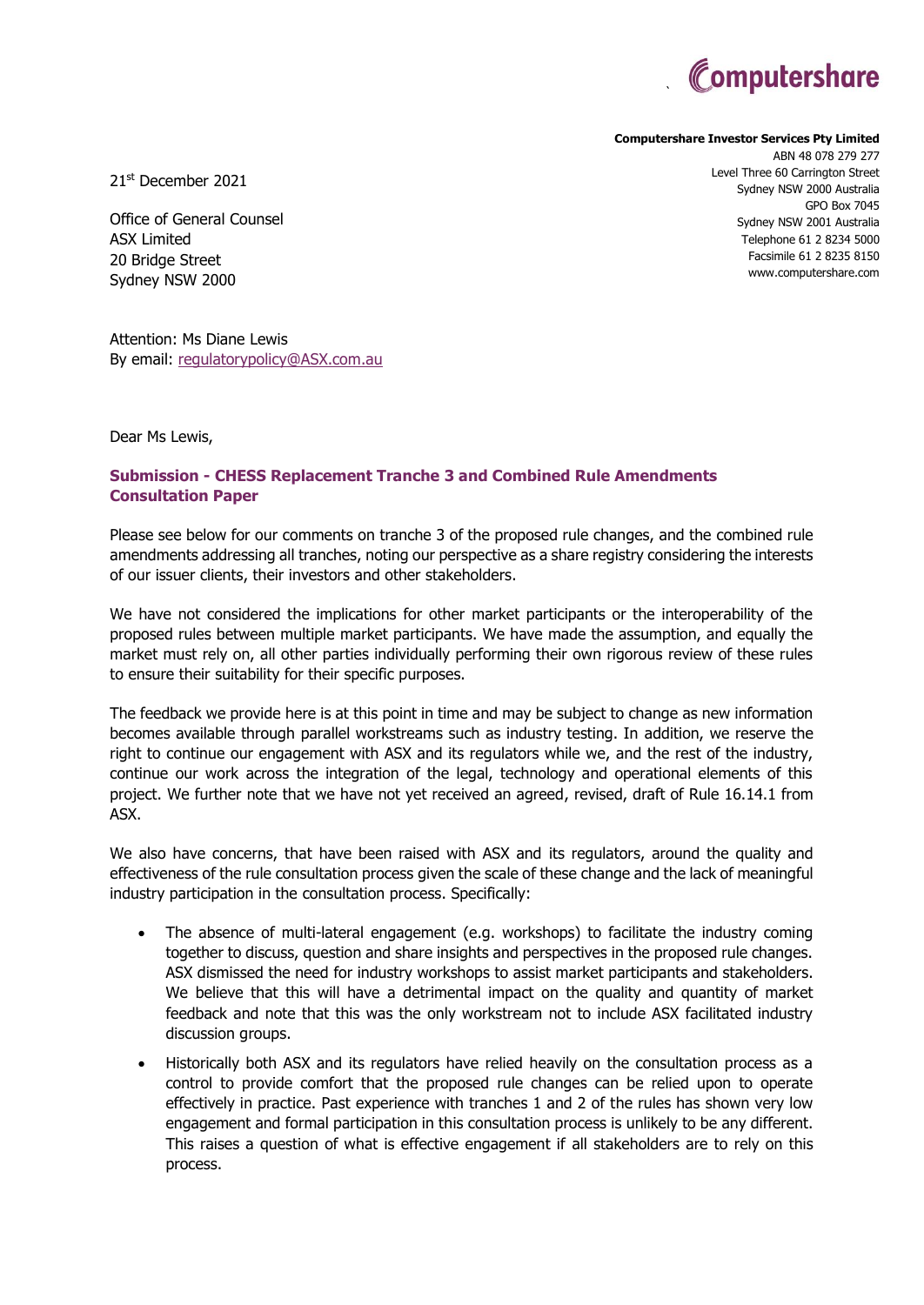

• Consultation is not just about giving stakeholders the opportunity to have their say, it is also, as much about ensuring that the rules work, achieve the same outcome as the new platform (and vice versa) and are not detrimental to the market. In our view, this can only be achieved if all actors/participants/stakeholder in the market have actively engaged in the process. Given a project of this magnitude, it is not a sufficient control to conclude that everything works because participants had an opportunity to speak up but chose not to do so.

Given the importance of the rule framework to the fair and orderly operation of our market, we see this stage gate as a major milestone. It is the first time that the market can assess the proposed changes in their entirety and only now is there an opportunity as part of the next phase of due diligence, to analyse the interoperability of the rules with the market procedures and the design and functionality of the new technology. Due consideration of this must be given in the next phase of the project.

We also think it is timely to bring together other material and related items that remain a material concern at this stage in the project, to understand how they will influence the remainder of the project and its outcome.

- **April 2023 Go Live Date**: The industry is currently working to a go live date of April 2023. This date was announced by ASX in October 2020. Subsequent to that time, there has been at least four material events that in our view create risk around the achievability of this date, and which could not have been contemplated by ASX at the time this timeline was set. These are:
	- 1. Capacity Limitations of The New Technology (Netting): This issue, which came to light as a result of the need to restrict volumes in the Australian market following March 2020 activity, identified the need to ensure sufficient future ('headroom') capacity would be available under ASX's new technology stack. As we understand it the assessment concluded that there would not be sufficient headroom in the new technology and alternate measures needed to be taken. This took the form of major technology and process changes, which for the large part were pushed back to market participants who were then required to complete a substantial amount of rework to accommodate the late-stage changes.
	- 2. November 2020 Market Outage and The Resultant IBM Report and Recommendations: Following the market outage in November 2020, an independent review of the internal circumstances that lead to the outage was commissioned by ASX and completed by IBM. The high-level findings of this review were delivered publicly on 23 August 2021, and include extensive recommendations that vary in complexity, scope and lead time.
	- 3. Appointment of An Independent Expert (IE) Over the Chess Replacement Project: Under the conditions that have recently been placed on ASX licenses, an IE is to be appointed to review the findings of IBM and to ensure that those learnings are applied to the Chess Replacement Project. The terms of reference of this engagement are not yet known to the industry who will undoubtedly seeking to rely on the work of the IE to give them extra confidence in the final deliverables of the project.
	- 4. Extended Lockdowns Attributable to CV19: Sadly, much of the Australian population was under strict lock down conditions for much of 2021. As in the previous year, this has a material impact in the ability of businesses and individuals to operate at their full capacity for an extended period.

If there is any risk around the timing of the April 2023 'go live' date, it is imperative that the ASX and its regulators are transparent and timely in communicating this risk to the market to prevent critical resource wastage, unnecessary financial loss and material opportunity cost to market participants.

**Risk Register**: ASX has not provided the industry with transparency of the project risks as they may pertain to and impact market participants.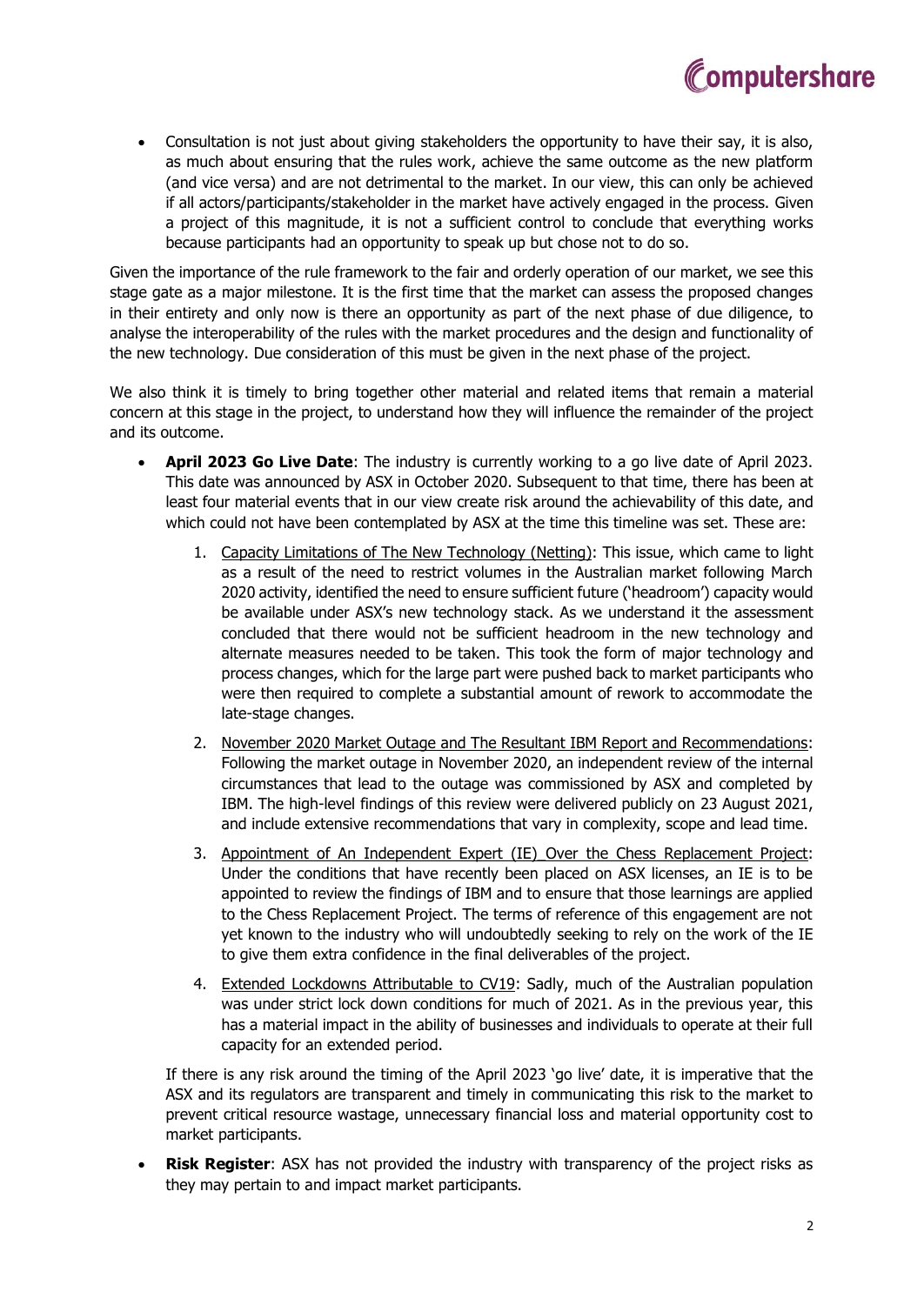• **Business Case**: ASX has not provided the industry with a business case or measures of success that stakeholders can apply to support the project, other than a general need to replace ASX's aging technology.

We look forward to continuing our engagement and discussions as we approach the transition to the new platform. In our view, there remains a significant amount of work to do across all disciplines of the project and a highly co-ordinate execution plan, and one that all participants have a high degree of confidence in, to ensure project risk is kept to an acceptable level and to maximise the likelihood of successful implementation.

# **Review of proposed Rule Amendments**

This package of rule amendments is a significant document – both in sheer size as well as scope and impact. It has taken considerable effort and resource to review. The challenges of reviewing documentation on this scale has been unfortunately exacerbated by the inefficient approach adopted to the rule amendments. Contending with iterative amendments to the same rules through various tranches and post-consultation responses; mark-up of rules against obsolete versions of the current rules, then revised is problematic. Resourcing a team with appropriate legal, technical and operational experts to undertake this review limits many stakeholders' ability to adequately comprehend the changed regulatory position.

## Adequacy of consultation

We have expressed to ASX our regret that the package was not accompanied by efforts by ASX to directly engage and educate stakeholders on the intent and impact of the rule amendments, e.g. via rule-focussed workshops or guides. The ASX has previously undertaken such efforts for significant regulatory change, such as the phased introduction of CHESS, and this provided invaluable guidance to stakeholders on the intended application of rules to particular User groups.

Despite devoting significant resources to this review, we remain concerned that not all issues will be identified through this process and there remains risk of regulatory gaps or unintended consequences that will only be identified 'live' as we all proceed beyond the Day-1 implementation. Such issues will likely only be apparent in the medium to long term when there is an operational issue where clarity on the way forward cannot be identified from the rules.

Our comments on the rule amendments are focussed on the impact for issuers and the administration of their securityholders' positions and entitlements. We have accordingly excluded comment on topics not directly related to this focus, while noting that topics such as the integrity of the settlement process are of intrinsic concern to all market stakeholders.

### Alignment with technical structure of system

We remain concerned with potential lack of coordination between technical specifications and the rulemaking process. In our prior responses, as well as this one, we have highlighted instances where the rules and system design are not aligned. We have already communicated with ASX regarding a critical misalignment between technical structure and the draft tranche 3 rules with respect to the aggregation of multiple Users' UICs for authentication, detailed below.

We have also experienced situations where there was no technical review of system changes made following significant amendments to the rules during the consultation process. For example, in response to the changes to DRP, our team queried ASX regarding further workshops to cover the changes made through ASX's rule response but were advised that this was not deemed necessary. However, a year later we identified an error during CDE testing resulting from changes in message flow, which we have communicated with the ASX team.

Computershare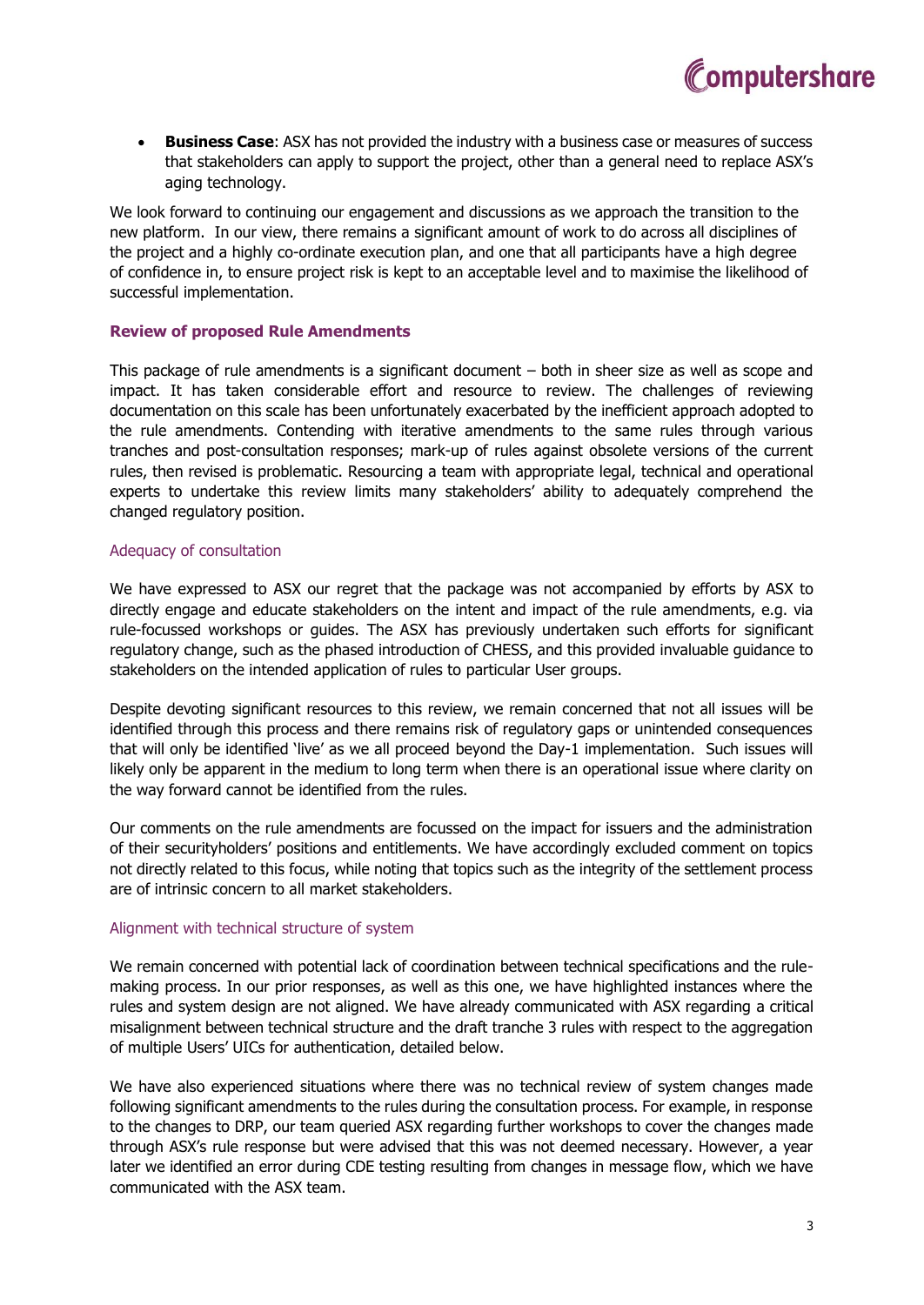

Our first opportunity to assess this is now in progress as we work through the recently provided accreditation scenarios that will allow us to test, amongst other things, examples of alignment between technical expectations and industry standards.

# **We therefore urge ASX to take strict action to ensure that the regulatory and technical structures are tightly aligned and that, following this third rule consultation process, any subsequent technical changes arising from amended rules are properly tested and subjected to industry review.**

#### Absence of cost impact for issuers

We also must note that despite expressing our concerns with potential cost impacts for issuers, we have had to review this combined rule package still without visibility of the attendant ASX costs of various new and existing processes. We understand that ASX has now further deferred communication with issuers on costs until Q1 2022, and thus we cannot respond to this consultation in a manner that properly measures the full impact of rule changes for our issuer clients. For example, while ASX has verbally advised that DRP enrolments made via the new CHESS functionality will not result in a fee to issuers there is no formal confirmation that can yet be relied on for our assessment. ASX has also indicated that Corporate Action processing will not form part of ASX's 'flat per holder fee', and therefore the impact of rule changes for lapsed securities still cannot be quantified.

## **A. Comments on specific Tranche 3 Rule Amendments**

#### 1. Static and pass-through investor data

Rules 8.19.7 – 8.19.12 regarding notice of Foreign Bank Account details raise concerns with the effectiveness of this mechanism that we recommend you reconsider.

ASX has expanded the ability for the submission of banking details which are passed through CHESS to issuers to include **foreign bank account details and currency elections** however the mechanism and supporting guidance has practical limitations which will impact its usefulness.

Computershare primarily facilitates payments to foreign bank accounts by domestic direct credit administered through an international bank<sup>1</sup>. This provides a more cost-effective service for investors, avoiding the cost of wire transfers which would otherwise be debited from net proceeds by their bank. While we also provide an optional international wire service, this requires investor consent to pay the associated fees.

Through workshops and technical feedback process, ASX declined to provide guidance to participants on the most effective way to submit foreign banking details i.e. domestic direct credit details for a foreign bank account.

While Computershare's international wire service could facilitate payments using wire instructions, there is no mechanism for the participant to indicate the securityholder's consent to the service's terms and conditions for offering a foreign payment option, including consenting to payment of associated fees. We are unable to accept wire payment instructions without such consent in place, and if we were to accept wire details via CHESS we would require separate and time-consuming action outside the CHESSfacilitated instruction to obtain consent and reconcile to the electronic notification before accepting it.

Additionally, while issuers are entitled to reject Foreign Bank Account details notified via CHESS, there is no apparent mechanism for a participant to check whether an issuer is supporting foreign bank

<sup>&</sup>lt;sup>1</sup> These payments are therefore processed by international banks using local identifiers.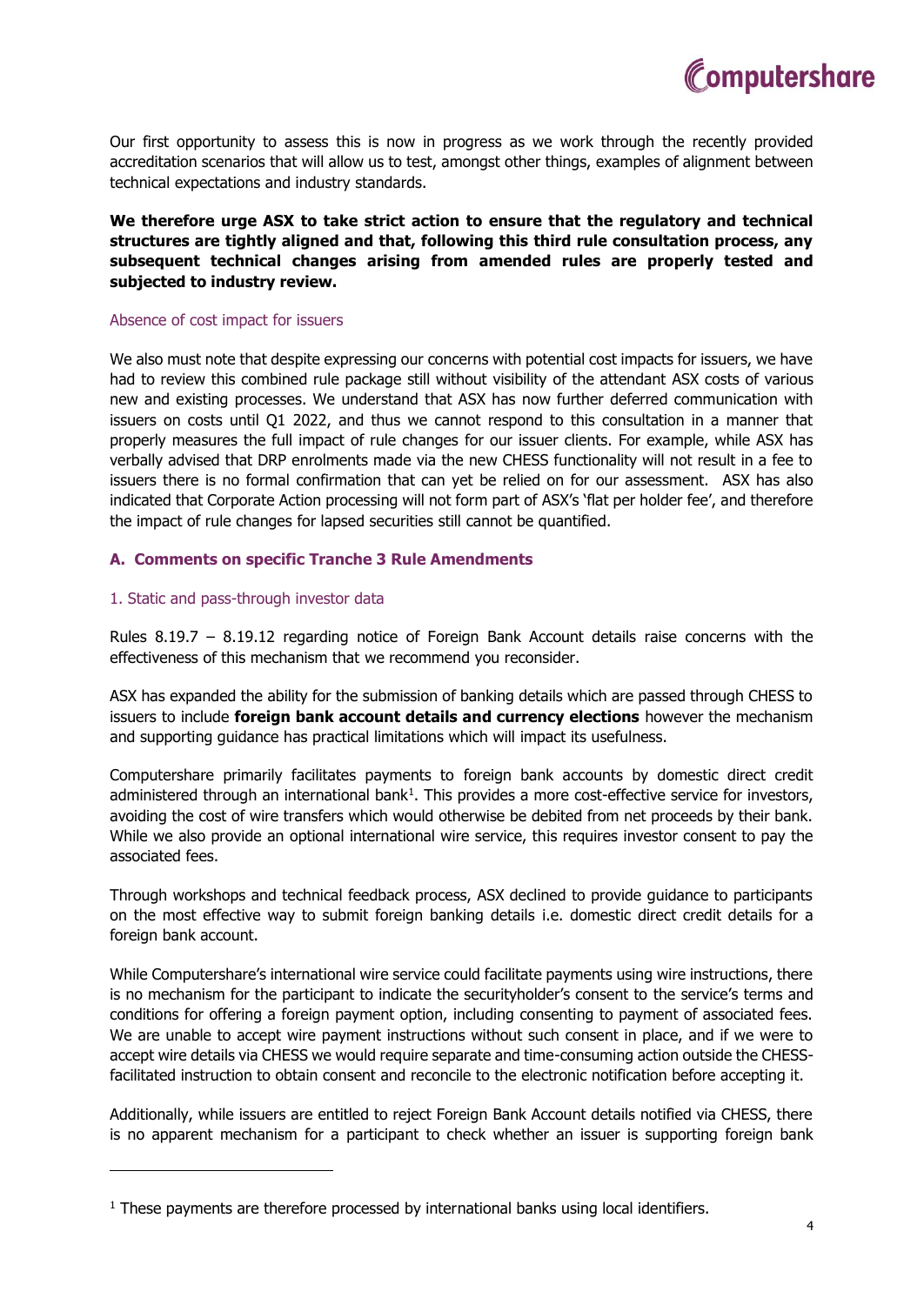

payments or (per the issues noted above) whether they support wire payments versus international direct credit.

Combined, these practicalities will lead likely to a high number of rejections of foreign banking details supplied via CHESS.

In short, **there is no effective mechanism for participants and issuers to communicate regarding the availability of foreign payment services and the terms on which they are offered**. This risks considerable wasted effort on both sides, with participants inputting details that in many, if not all, cases we will be required to reject on behalf of our issuer clients. This may also trigger operational and currency risk for the investor. We urge ASX to reconsider the proposed operation of this facility before proceeding with the requirement.

## 2. Issuer Sponsored to CHESS Transfers

In our response to the tranche 1 draft rules, we detailed our concern with the proposed changes to Issuer Sponsored to CHESS Transfers, which **create a new and inappropriate liability risk for issuers**. While it is useful to finally see the proposed changes to these provisions marked up against the current version of the Rules in tranche 3, enabling a more comprehensive review, we reiterate our strong concerns with these provisions.

As you are aware, these provisions were already subject of a consultation by ASX in 2019 and the conclusion of that consultation offered a significantly different response to the subsequent changes then introduced in tranche 1. ASX introduced a new category of Custodial Settlement Participant, subject to certain eligibility requirements, which would be able to effect Issuer Sponsored to CHESS transfers without requiring submission of the paper transfer form. In our view, this was a reasonable compromise between our mutual desire to minimise paper requirements and maximise straight through processing, while ensuring investor protection and not imposing increased risk on issuers.

In tranche 1, ASX abandoned that balanced position from the 2019 consultation, thereby removing the eligibility requirement. ASX has not provided any additional rationale and has not addressed our serious concerns since. We therefore reiterate our position as documented in our tranche 1 response and position stated in the original 2019 consultation.

# 3. System authentication and set-up

A highly critical concern with the tranche 3 draft rules relates to the amendments in Rule 16.14.1 regarding the **aggregation of multiple UICs**, which does not reflect our understanding of how the replacement system is intended to operate.

In our meeting with ASX of November 3rd, we communicated our concerns with the drafting of this rule. We appreciate the open dialogue between our organisations on this topic, and ASX's acknowledgement of the substance of our concerns, subsequently affirmed in writing. We note that ASX undertook to redraft the rule to accurately reflect the intended operation of the new system, to allow Third Party Providers to utilise a unique set of authentication credentials to aggregated multiple UICs of multiple Users in a manner similar to the current AIC construct. We understand that the re-drafted rule will be made available for review at a point after the current consultation has closed, in order to also reflect any further comments. As we have not had the opportunity to review any revisions to the draft rule as yet, we have documented here our specific concerns with the existing draft rule, as expressed verbally to ASX.

**We note that ASX has not provided a revised draft to demonstrate how the existing market structure is recognised given the significant concerns we raised, that included questioning the underlying intent of the original drafting. We understand from our discussions that it is**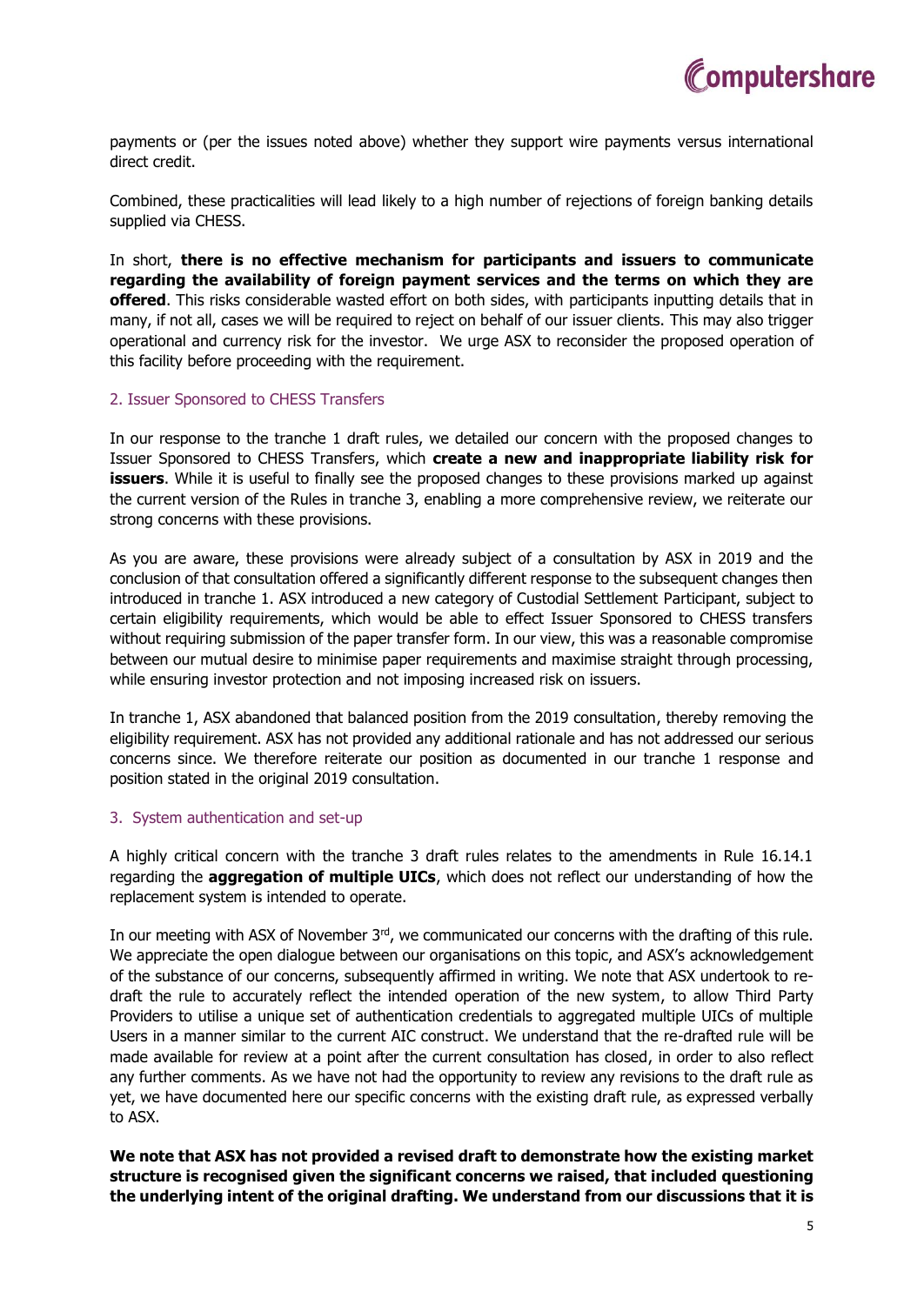

# **not ASX's intent to disintermediate share registry relationships with issuers. The absence of a suitable draft rule, however, means we are unable to say this policy issue is settled, even as this consultation process draws to a close.**

Amended Rule 16.14.1, as currently drafted, would be a significantly regressive step in efficiency and cost-effectiveness for service providers connecting to the new system on behalf of multiple User clients. It is also contrary to our understanding – confirmed by ASX staff – of the intended technical operation of the system. CHESS at present allows the aggregation of multiple UICs to one AIC – there is no limitation that the UICs and the AIC must be allocated to the same individual User. Indeed, the AIC is not specifically allocated to a User – it references a connectivity point, known as a Recognised Physical Access Point, to be authenticated not an entity. The intent of this approach, in the many years of operation of CHESS, includes allowing a Third Party Provider that represents multiple Users (each with their allocated UICs) to utilise one authentication point (AIC) for all or a number of their clients.

This feature has been particularly important for issuers, who overwhelmingly outsource CHESS interface and administration to their share registry, as the registries are thus able to aggregate the UICs of their various issuer clients under one (or more) AIC for authentication and connectivity. This facilitates efficient and cost-effective authentication and connectivity.

ASX staff have repeatedly confirmed to us that the new system is intended to retain this overall construct, albeit via new authentication mechanisms and terminology. However, the amendments to Rule 16.14.1, as currently drafted, are not consistent with this. The draft rule requires that a User request allocation of a unique set of authentication credentials, to which multiple UICs of a User can be aggregated. This disturbs the existing approach by a) requiring that authentication credentials can only be issued on request of a User; and b) that the multiple UICs belong to one User rather than permitting aggregation of the UICs of multiple Users.

We appreciate that ASX has acknowledged the inadequacies of the current draft and its intent to redress these. We accordingly seek here to document **our strong concern that the revised rule should properly reflect the intended technical structure, as communicated, and retain the flexibility provided by the current rules and system to facilitate the services of Third Party Providers**. Left unchanged, Rule 16.14.1 would cause significant cost and inefficiency for issuers and their registries. We accordingly look forward to reviewing the revised draft rule in due course and reserve our final comments until that time.

# 4. Transitional rules

New section 19 to the rules makes various provisions for transitional arrangements in the migration to the new system, including with regard to **migration of holder record data**. Prior to the release of the tranche 3 draft rules, we again appreciated the opportunity for an open and constructive discussion with ASX regarding our concerns with the Holder Record data migration and are pleased to see that the draft rules include a number of provisions to support requirements to 'cleanse' Holder Record data prior to migration and also the role of ASX in cleansing some data during the migration event.

In part, this clarifies and addresses certain concerns we raised in our response to the tranche 2 rule amendments. However, we must reiterate our concern with the overall strategy for migration of Holder Record data, whereby participants, ASX and issuers (via their registries) are effectively required to each re-format data to the standards required by the new system. This contradicts a fundamental principle that CHESS registration data is controlled and amended only by the relevant controlling participant for the HIN and risks creation of divergent data sets across the market for CHESS holdings.

# Participant remediation of registration data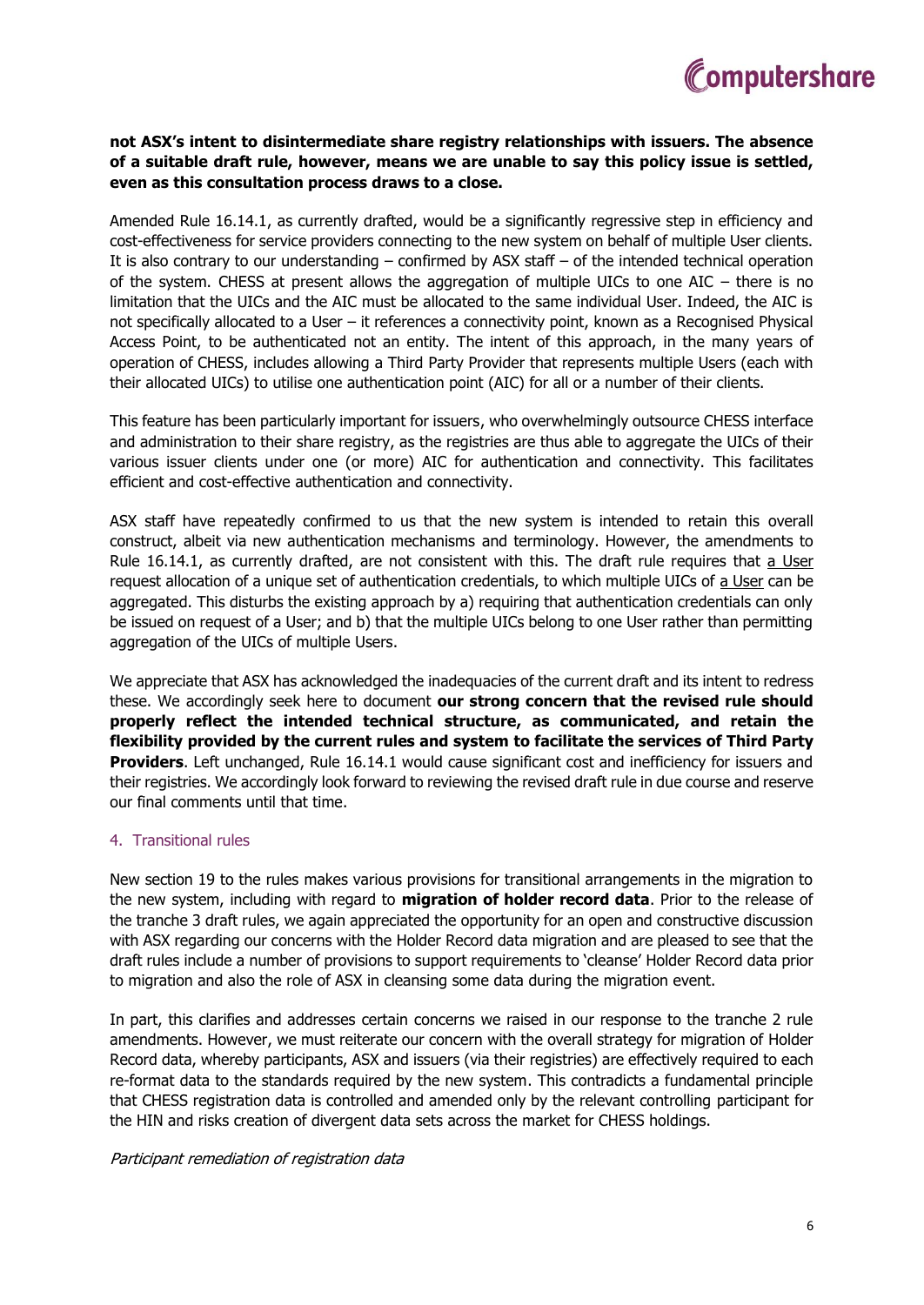

Draft Rule 19.2.1 allows ASX to direct Participants, if ASX considers that a Holder Record may be noncompliant with the new registration standards, to 'consider' if such non-compliance exists and, if so, requires the participant to remediate the non-compliance. Rule 19.2.2 also requires participants to remediate non-compliant CHESS registration details if they 'become aware' of such non-compliance. The participant will indemnify ASX and the issuer under Rule 19.2.5 if a) they provide incorrect details in the course of such remediation; or b) they fail to remediate a non-compliance after either receipt of a direction under rule 19.2.1 or they become 'aware' of such per Rule 19.2.2.

While we appreciate that this provides some framework for rectification of non-compliant registration data prior to migration, which is the optimal timing, we are concerned that gaps remain. We question why the 'consideration' under Rule 19.2.1 is not simply and directly a requirement to 'determine' if the data is non-compliant. Moreover, under Rule 19.2.2 we question why participants are not subject to a direct requirement to review all Holder Record data and determine if any is non-compliant, and if so to rectify accordingly, rather than the lesser standard of rectification only if they become 'aware'. The passivity of this requirement does not seem likely to achieve full review and remediation across all holders and all participants.

**As participants are responsible for creating, maintaining and updating CHESS Holder Records, we consider that they should be required to actively review all Holder Records and remediate non-compliant data. Correspondingly, the participant should indemnify ASX and issuers for any losses etc suffered as a result of a failure to thus identify and rectify noncompliant data, rather than the more limited indemnity offered by draft Rule 19.2.5 at present.** 

We note that the current provisions of the participant indemnity in Rule 19.2.5(a) include actions taken by participants to remediate data prior to the Effective Period of Rule 19.2.2. To be clear, we appreciate the intent of indemnifying issuers for losses arising from action taken by the participant that precedes effectiveness of the transitional Rule 19.2.2 but which has the same effect as Rule 19.2.2 actions. However, we note that both Rule 19.2.2 and Rule 19.2.5 are effective, per the Procedures, 6 months prior to the Old System Close Date. We therefore query how Rule 19.2.5 can apply retroactively to actions taken to remediate non-compliant data prior to effectiveness of Rule 19.2.2 if the indemnity provision itself is not effective until the same date as Rule 19.2.2, and if such retroactive operation of the indemnity is intended how this could be administered in the event of a loss arising prior to the Effective Period? The application of these provisions should be clarified.

#### Risk of divergent data resulting from migration

We also regret to see that the draft transitional rules do not make provision for rectification of, and liability for, any divergencies that may eventuate post-migration from the strategy adopted. We note that ASX is advocating use of its (optional) 'Registration Details Tool' by Users and their Third Party Providers as a mechanism to provide consistency in migration to the new registration standard. In our view, the requirement for this tool itself speaks to the risk of divergency in data arising from the migration strategy.

As we have discussed with ASX, the liability terms that ASX seeks to impose on users of the tool create legal risk for users that is separate from the existing liability framework for administration of holdings that is well-established.

In our view, these gaps in remediation of divergent data arising from migration, and the potential liability for loss arising from such divergency, should also be addressed in the transitional rules. Any attempt to reallocate risk to users of the tool, by way of bilateral terms of use for the tool, should be avoided.

# Updating Entity Type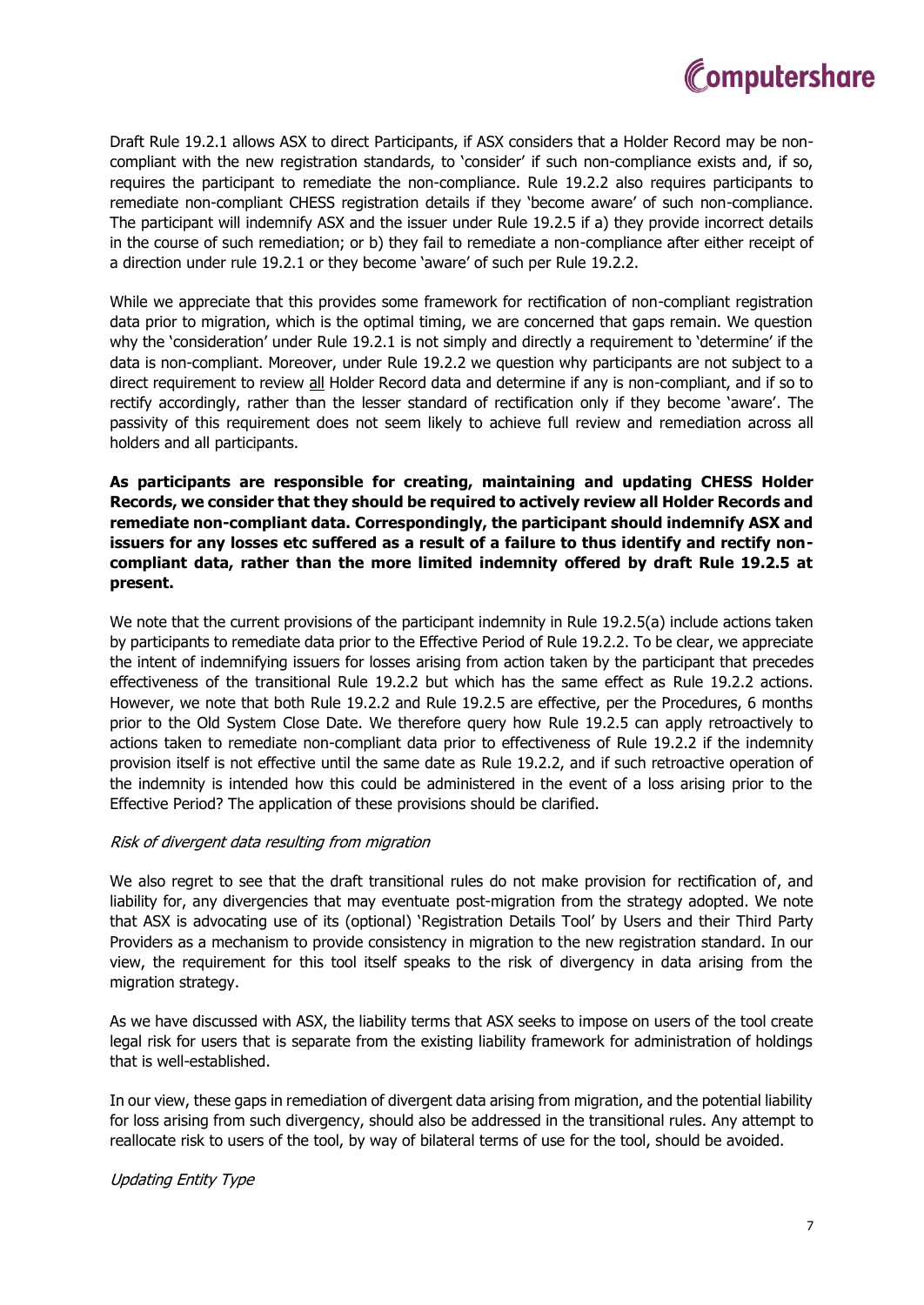

Where the post-migration Entity Type for a Holder is recorded as 'unknown' in the new system, draft Rule 19.2.12 will require participants that are otherwise updating Holder Record details in accordance with Rule 8.18 to also update the Entity Type at that time. This partially addresses our concern raised in response to the tranche 1 rules with respect to the updating of this field. However, the requirement is contingent on the participant otherwise acting to amend Holder Record details rather than pro-actively requiring them to update this field for all 'Unknown' types post-migration. We query why this more passive approach has been adopted and seek your explanation regarding any potential impact arising from the inaccurate field type prior to updating.

# **B. Comments on Combined Rule Amendments**

We are pleased to see that some changes have been made to the tranche 1 and tranche 2 draft rules to address concerns that we had raised in our submissions to those tranches and to the Revised Implementation Timetable consultation, including:

- Removing the draft rule that would allow ASX to add new data elements to CHESS Holder Records without prior and specific rule amendment.
- Critical re-scoping in the administration of elections for dividend reinvestment plans ('DRP') and bonus share plans ('BSP') to alleviate duplication of data and unnecessary complexities.

Additionally, while we continue to support the introduction of electronic entitlement acceptances and related RTGS electronic payment for entitlement offers, these have been deferred from Day 1 implementation to address concerns raised with elements of the service. At the appropriate time, we urge ASX to revisit the technical and legal design of this functionality prior to its reintroduction to the scope.

# 1. Dividend Reinvestment Plan and Bonus Share Plan Election Messaging

With reference to the revisions to Rule 5.19A, we appreciate the re-design and re-scoping of the DRP/BSP functionality but have some queries with respect to the consolidated amendments to the rules.

Under the revised provisions, Plan Records for plans in operation prior to the system migration will be created only if sufficient information if publicly available, and accordingly it is likely that a number of pre-existing plans will not be subject of a Plan Record. We have no mechanism to validate whether a plan has a Plan Record when responding to related messages, and it is our understanding from a technical perspective that ASX will only transmit messages to an issuer/registry if ASX has created a Plan Record i.e. we should not receive election-related messages where there is no ASX Plan Record. However, this control feature is not apparent on the face of the revised rules. While many of the requirements under Rule 5.19A are specifically only triggered if ASX creates a Plan Record, other provisions (outlined below) imply that some election-related messaging may be transmitted in the absence of a Plan Record. It is critical that there is no uncertainty in the legal obligations related to handling of election messages and therefore we urge ASX to clarify the points below and ensure alignment between the rule provisions and the technical structure of the election facility.

# Cancellation of Election

Rule 5.19A.4(a)(ii) provides for participants to seek to cancel an election recorded by an issuer, *including* an election notified under Rule 5.19A.2(b)(ii) and confirmed under Rule 5.19A.2(c). This provision is not expressly subject to ASX creating a Plan Record for the plan and the use of 'including' suggests to us that ASX intends to allow Participants to cancel elections that were notified to the issuer by other means e.g. direct submission by the Holder to the issuer/registry, even if there is no ASX Plan Record. Based on our technical understanding however, we should not receive such messages unless a Plan Record is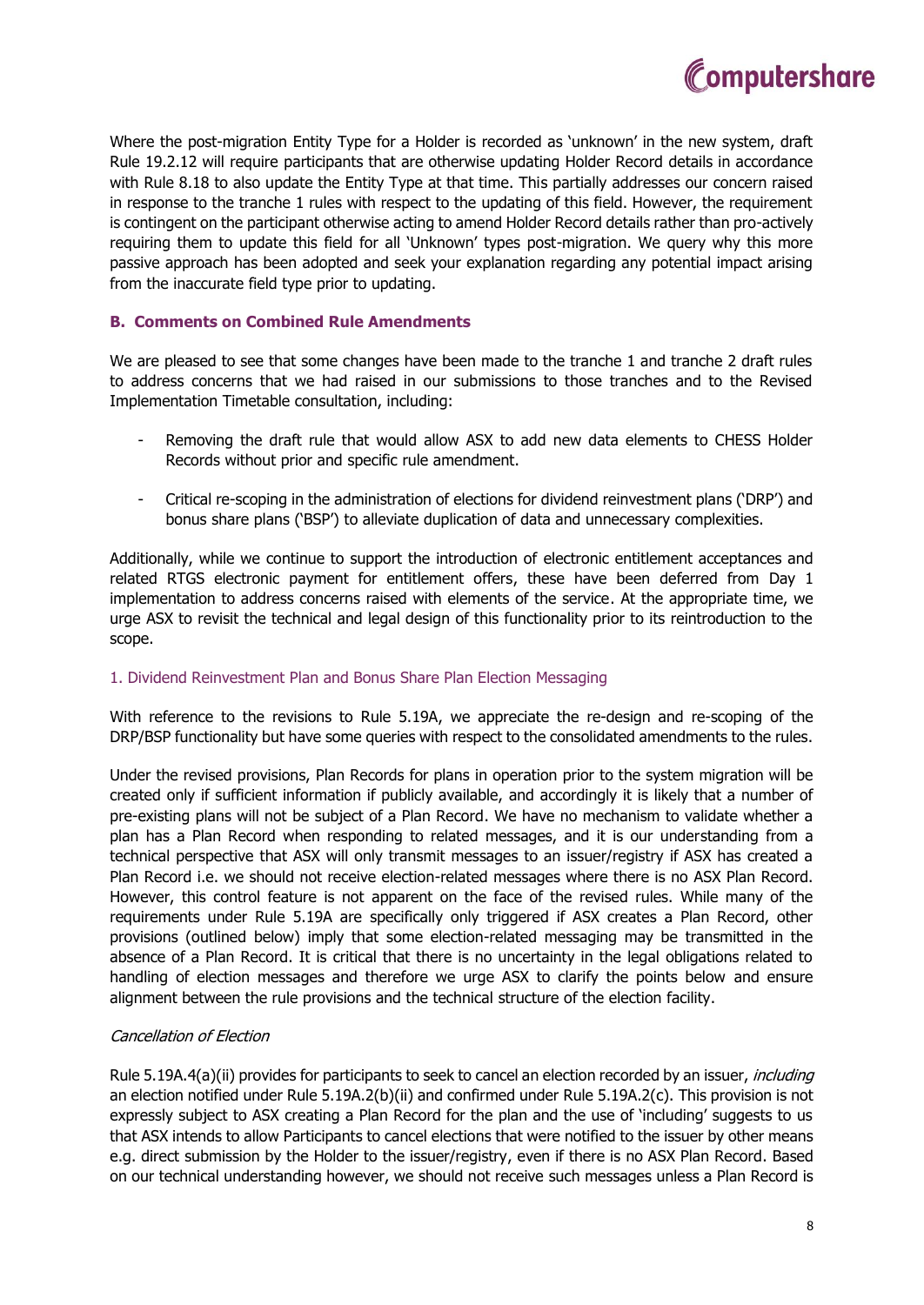

created. ASX needs to therefore confirm the intended operation of this rule and how it aligns with the technical design? There should be no scope for misinterpretation in these provisions.

## Enquiry Facility

Likewise, Rule 5.19.9, regarding the enquiry facility, does not appear constrained to those plans with a Plan Record i.e. on the face of the rule, participants may enquire regarding the election status of a CHESS holding for a plan for which there is no Plan Record. ASX should again confirm whether this is the intended operation of the rule and thus of the new enquiry facility. If so, we query the intent of this functionality since participants cannot lodge an electronic election in respect of such plans.

Additionally, we would like to clarify the extent of the issuer indemnity provided under Rule 5.19A.10. An issuer that provides an election status in response to a participant request via the enquiry facility is taken to warrant the accuracy of that election status recorded by it at the time that the message was transmitted. Rule 5.19A.11 further provides an issuer indemnity for any loss etc suffered by the participant, ASX or the holder in the event that the election status as notified was not accurate at that time. It is important to understand that the election status communicated via the enquiry facility is a warranty regarding the entitlement of the holder to participant in the Plan at that time, not at record date. It is entirely possible that a holder whose election has been validly recorded may become ineligible to participate under the plan rules when validated again on the record date, e.g. the holder may subsequently breach domicile requirements etc. We suggest it would be appropriate to note this as a caveat to the indemnity to ensure there is no potential misunderstanding regarding the entitlement of a holder based on the reporting of an election status at a particular point in time.

## 2. Holder Record Locks and Holding Adjustments

Computershare commented extensively on new rules relating to application of Demand, Settlement and Holder Record Locks and the impact on administration of Holding Adjustments in our responses to tranche 1 and tranche 2. We are pleased to see some concerns have been remediated via the posttranche 2 amendments to Rule 8.15.19.

However, the interaction of the subregister status and Holder Record Locks imposed by court order remains unclear and we have been seeking clarity on this point for several years now. Will Holder Record Locks continue to prevent adjustments applied by an issuer if a subregister is closed or suspended, e.g. to allow a registry to debit down holdings pursuant to a Scheme of Arrangement? If the court-ordered Holder Record Lock does not restrict issuer holding adjustments during a suspended or closed subregister status then the registry will be able to conclude processing of the Scheme. If the Holder Record Lock remains effective, preventing issuer holding adjustments in that subregister status, then the affected securities cannot be debited by the registry. Despite best efforts to check holding statuses, it remains plausible that a Holder Record Lock will be applied just prior to commencing processing and this will impact completion of the Scheme administration.

Resolution of the interaction between security state and Holder Record Locks is important to support these various aspects of administration and the completion of corporate action processing. Further, if we are unable to debit securities from Locked holdings where the subregister is suspended or closed, we question whether this puts our issuer client at risk of breaching draft Rule 8.14.2, which requires completion of processing on lapsed etc subregisters. We accordingly urge ASX to finally resolve these queries and establish the necessary operational and regulatory certainty for issuers, and us as their agents.

\_\_\_\_\_\_\_\_\_\_\_\_\_\_\_\_\_\_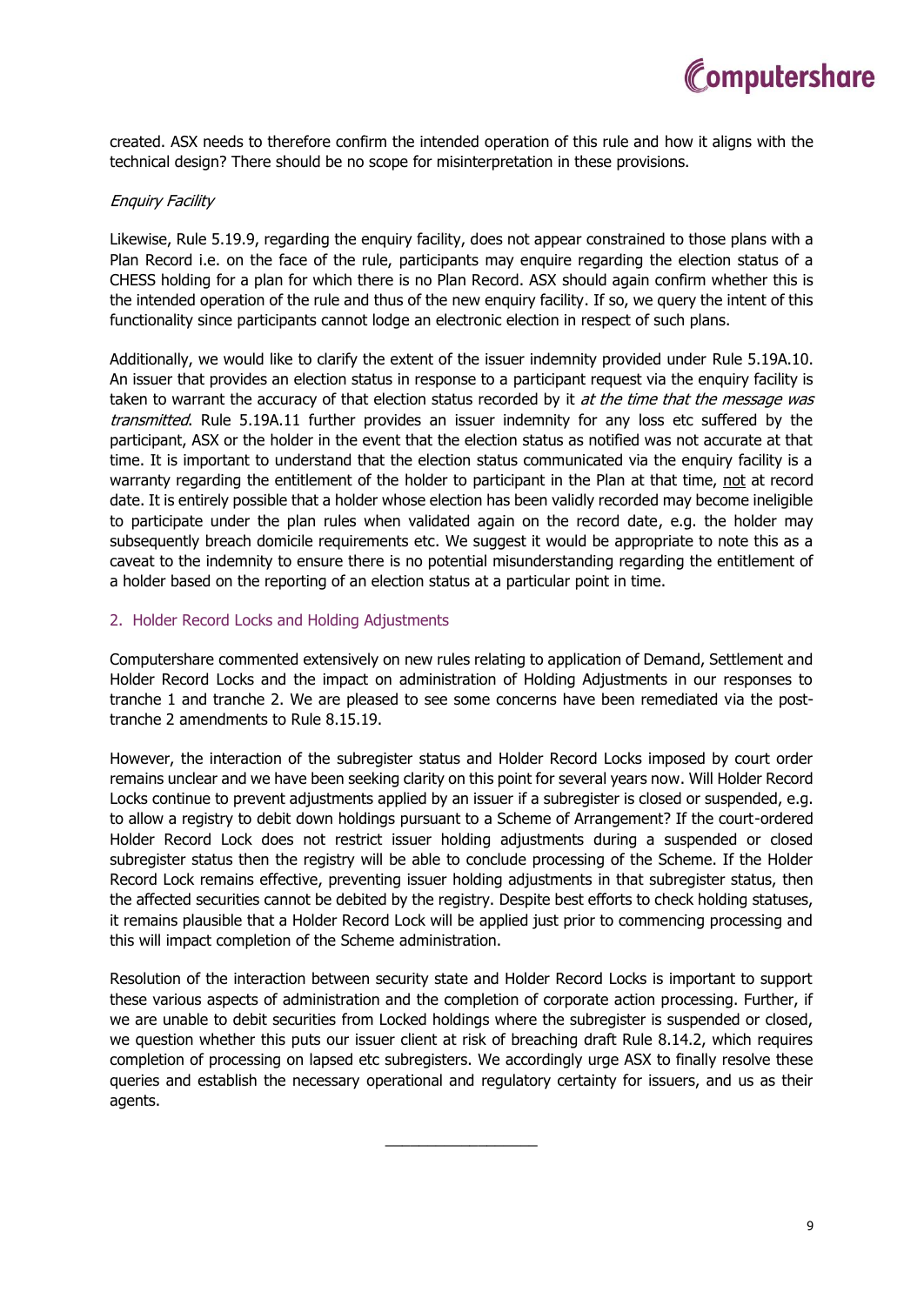

# **Recommendations**

As stated in our June 2018 consultation response, Computershare acknowledge the need to replace the aging incumbent CHESS technology platform and we are supportive of the introduction of new technologies where the benefits and costs are transparently considered.

As the industry and ASX jointly approach the 12 months count down to the scheduled go live of the new market-wide system in April 2023, there remains an opportunity to improve confidence and transparency for the remainder of the project.

On this basis we make the following recommendations:

- The ASX provide the industry with details of what changes can be expected as a result of the implementation of the recommendations from the IBM Report, and how this will impact and benefit stakeholders in the CHESS Replacement project.
- The independent expert, as referred by ASIC in the ASX's license conditions, should proactively and meaningfully engage with market participants beyond ASX.
- ASX should provide formal avenues to engage stakeholders collaboratively and across market segments, to ensure findings, issues and solutions are timely and transparently shared to allow for knowledge sharing, "defect resolution" and modifications to be delivered, as well as improved efficiency and accuracy (subject to privacy where appropriate), particularly as new learnings come to light in the first half of 2022.
- ASX should also consider an accreditation process to ensure that key market participants are conversant in the new rules and procedures and that they have the technical, operational and resources available to support the new system.
- ASX should communicate publicly (progressively through 2022, e.g. at least 2 or 3 times in 2022 and finally before the system goes live in April 2023), that all necessary testing and accreditations to ensure an orderly, safe and effective cutover to 'new CHESS' is being and has been completed successfully and provide details of any issues or carry over action items.

This will provide market participants with transparency around any residual risk since:

- (i) the viability of the April 2023 go live date will not otherwise be confidently known until Q1, 2023, as the slowest party will ultimately dictate the official launch date, and
- (ii) any party or parties that are not properly prepared (beyond simple technical accreditation), could introduce operational risks for other market counterparties by not having all the necessary resources or knowledge necessary to do business per new system workflows and commercial contracts, per the new rules.

ASX's project timetable which sets out all the things that must happen between now and April 2023 is already very tight and, in our view, it remains subject to a high degree of risk. This risk is exacerbated by the need for ASX to finalise the rules framework, factoring in the 4-week non-disallowance period and 6-month exposure timeframe prior to the live-date, previously committed to by ASX.

We reserve the right to engage with ASX and industry regulators throughout 2022 in the lead up to the final rules being submitted by ASX to regulators, including if absolutely necessary, during the nondisallowance process.